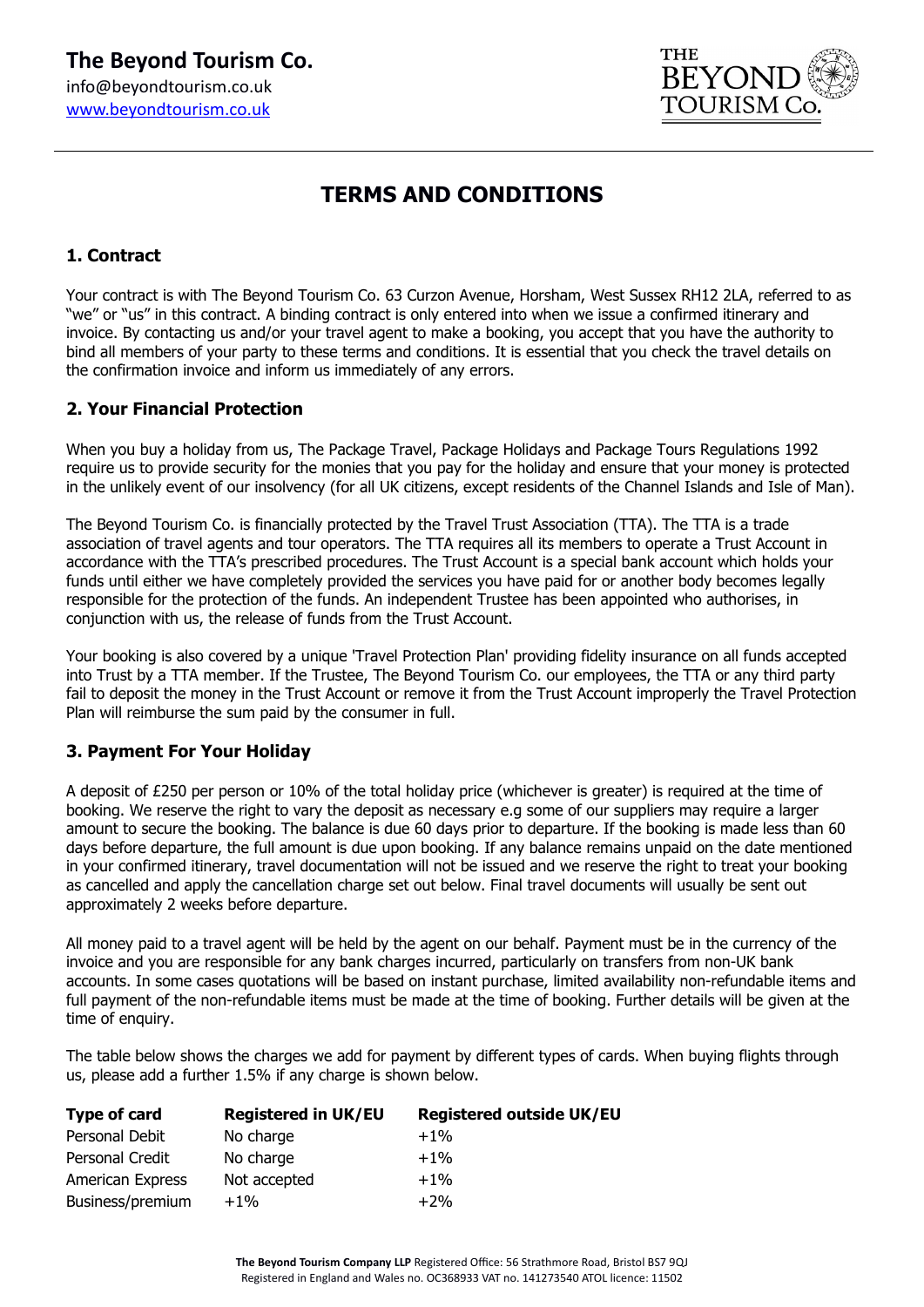

# **4. Information**

Whilst we make every effort to ensure that the information in our website and other promotional material is as accurate as possible, the information can be published several months before your holiday takes place. We reserve the right to make changes to our website and any information it contains. You will be informed of any material changes before booking. Examples of material changes include, change of internal flight by more than 12 hours, change of destination, change to a lower standard of accommodation than that which was agreed.

The Beyond Tourism Co. is only responsible for information contained within our own publications and websites. We are specifically not responsible for third party information (from tourist boards and hotels for example) contained in any other brochures or websites.

## **5. Amendment and Cancellation by You**

#### (A) Amendment

We will do our best to assist you in altering your arrangements after booking but cannot guarantee this will be possible. If alterations can be made you will be responsible for all extra charges and costs and we reserve the right to charge a £50 administration fee per person plus any applicable charges levied by our suppliers. We also reserve the right to treat any amendment less than 60 days prior to departure as a cancellation and apply the cancellation charges set out below.

#### (B) Cancellation

All cancellations must be made in writing by the person who made the booking and are effective on the day we receive it. As we incur substantial costs and losses on a cancellation, we will apply the following cancellation charges:

| Cancellation charge as percentage of total<br>holiday price, when cancellation notice received |
|------------------------------------------------------------------------------------------------|
| Forfeit deposit                                                                                |
| 70%                                                                                            |
| 90%                                                                                            |
| 100%                                                                                           |
|                                                                                                |

The penalties are in addition to the non-refundable elements of the booking which have been contracted on your behalf and notified to you. If we are able to recover any of our losses from our suppliers, we will refund those to you subject to a reasonable administration fee. Agents or third party organisations acting on our behalf are unable to amend or change the contract or terms and conditions within it.

## **6. Amendment and Cancellation by Us**

#### (A) Amendment

It is occasionally necessary for us to make changes to advertised products and services and we reserve the right to make such changes. In exceptional circumstances we may have to modify your holiday after booking. In the latter case, if the change is minor we will do our best to notify you in advance but are not obliged to do so and no compensation is payable. If the change is material (for example, a change of an internal flight time by more than 12 hours, change of destination or to a lower standard of accommodation), we will notify you as soon as practically possible and offer you the choice of (i) accepting the alternative arrangements or (ii) arranging an alternative holiday with us or (iii) cancelling your holiday. Whichever option you choose, we will pay you compensation unless the change has been caused by force majeure or low bookings as defined below.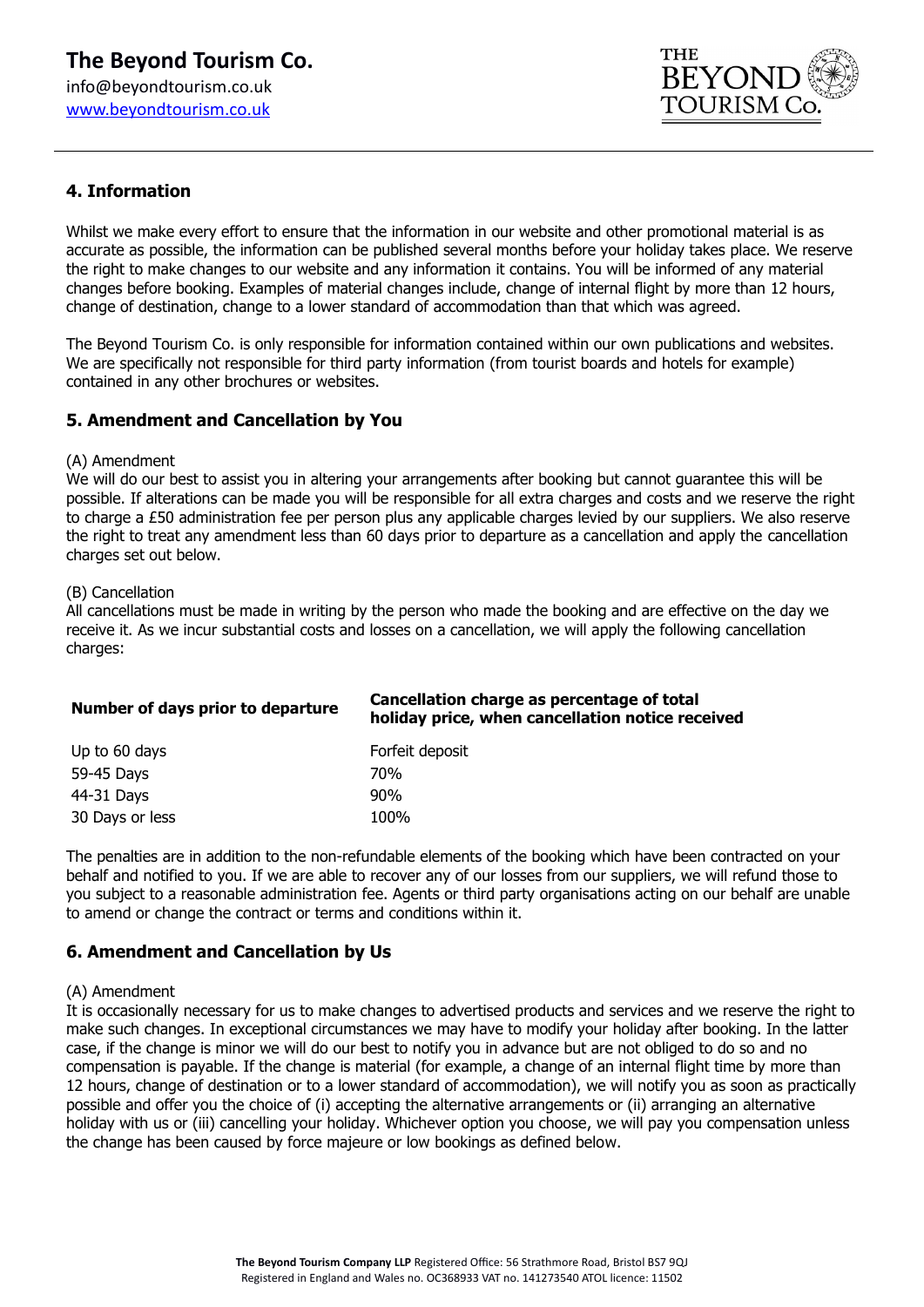# **The Beyond Tourism Co.**

info@beyondtourism.co.uk [www.beyondtourism.co.uk](http://www.beyondtourism.co.uk/)



## **Days before departure Compensation per person**

| 43     | Nil |
|--------|-----|
| 42-29  | £40 |
| 28-15  | £50 |
| $14-0$ | £70 |

#### (B) Changes during the holiday

If we are unable to provide a significant proportion of your holiday whilst you are away, suitable alternative arrangements will be made for you at no extra cost or, alternatively, you will be returned the start of your itinerary or another mutally agreed point. and given a pro-rata refund for any part of the holiday not received. This does not apply to minor changes in your accommodation, itinerary or transportation.

#### (C) Cancellation by us

Whilst we hope we will never have to cancel your holiday, this does very occasionally happen and we reserve the right to do so. Should it be necessary to cancel your holiday, we will endeavour to offer alternative travel arrangements of equivalent or similar standards, together with a refund of the difference in price if appropriate. Alternatively we will provide a full and prompt refund.

#### (D) Force Majeure

Compensation will not be payable in any cases where an amendment, change or cancellation is due to 'force majeure', being unusual or unforeseeable events or circumstances beyond our control, the consequences of which neither we nor our suppliers could avoid. These include, but are not limited to: war, threat of war, riot, civil disturbance or strife, terrorist activity (actual or threatened), industrial disputes, technical or maintenance problems with transport, machinery or equipment, power failure, natural or nuclear disaster, fire, flood, drought, adverse weather conditions, levels of water in rivers, acts of God, closure of airports, changes of schedules or operational decisions of transport providers.

#### (E) Low bookings

Compensation is not payable if a holiday or tour does not take place because a required minimum number of passengers to enable the holiday or tour to take place has not been reached and you were informed of that requirement at the time of booking.

## **7. Prices**

All prices advertised or quoted are per person based on sharing a twin/double room and are in pounds sterling unless otherwise shown and are subject to change, up or down, until the booking is concluded and you have received your confirmation invoice. After that, we will only increase the price in limited circumstances to reflect increases in transportation costs (including fuel and airfares), dues, government approved taxes (including VAT), both in the UK and overseas, fees chargeable for services (including landing taxes, embarkation and disembarkation and security fees at airports), Government action or exchange rate variation. If the surcharge would increase the cost of your holiday by 10% or more, you may cancel your holiday and receive a full refund. We will absorb, and you will not be charged for, any increase equivalent to up to 2% of the original price of your holiday (excluding insurance premiums and amendment fees). No surcharges will be made within 30 days of departure.

## **8. Flights and Transportation**

The various carriers who provide transport as described in our tours have their own terms and conditions. International and sometimes national travel is subject to international conventions and regulations (such as EU regulations). The carriers' terms and conditions may limit and/or exclude the supplier's liability to you, usually in accordance with applicable international conventions or regulations. Air travel is also subject to the operational decisions of air carriers and of airports, which may result in delays, aircraft being diverted or schedule changes over which we have no control.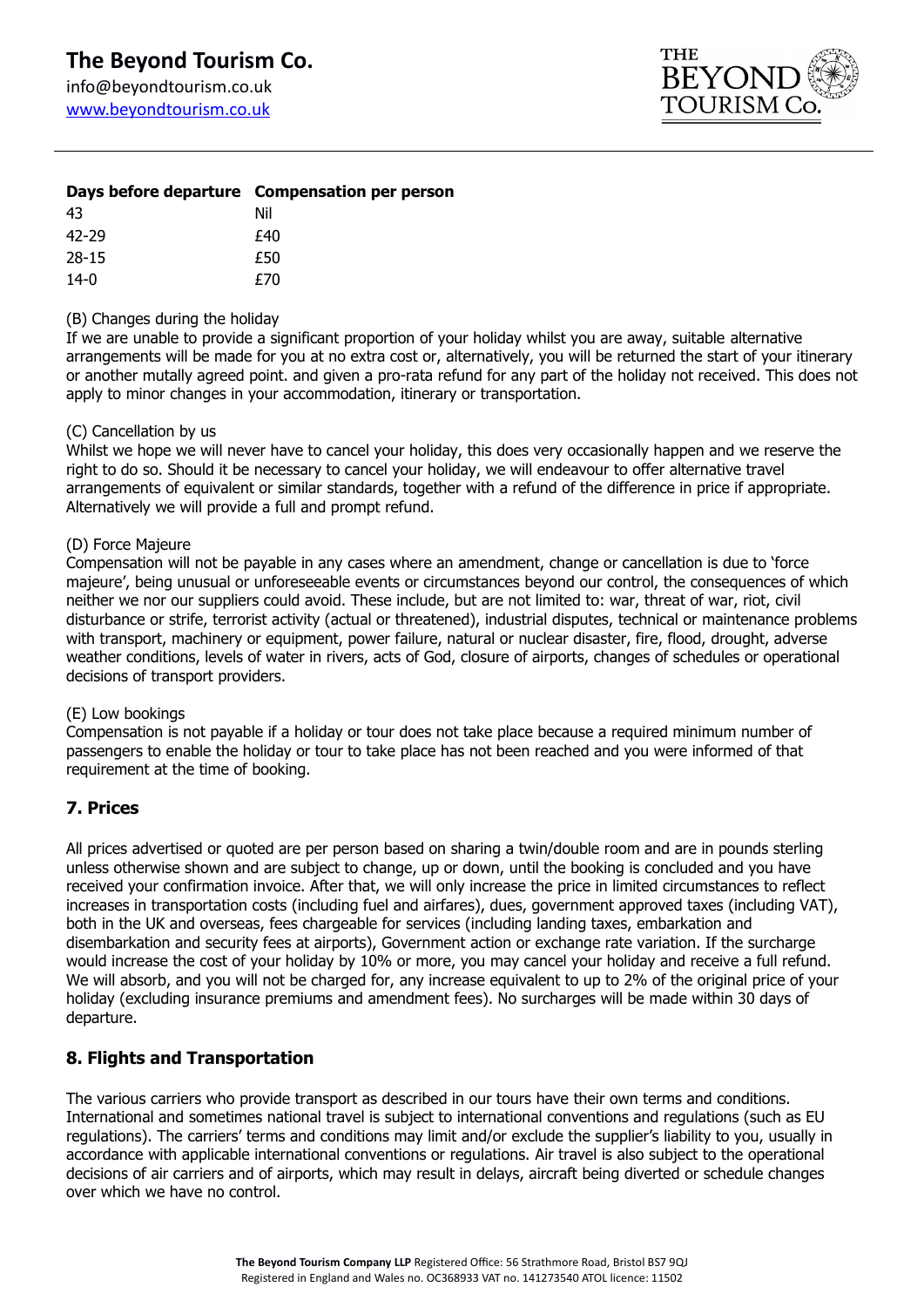

Due to the nature of the airline business, on rare occasions flight delays regrettably do happen. In such an event, while we will work with the airline to ensure any delay is a short and comfortable as possible, it remains the airlines responsibility to look after you. Depending on the length and cause of the delay, meals and accommodation and/ or compensation may be available. Whilst we will do our utmost to re-arrange your itinerary to limit any disruption to your holiday, we are not liable to make any payment to you for any effects on travel arrangements resulting from delays or cancellation to your flights. This includes financial losses relating to missed tours, transfers or accommodation as well as compensation for disappointment, distress or inconvenience. It is your responsibility to make sure you have adequate travel insurance to cover any such costs.

Where any claim or part of a claim (including those involving death or personal injury) concerns or is based on any travel arrangements (including the process of getting on and/or off the transport concerned) provided by any air, sea or rail carrier to which any international convention or EU regulation applies, the maximum amount of compensation we will have to pay you will be limited. The most we will have to pay you for that claim or that part of a claim if we are found liable to you on any basis is the most the carrier concerned would have to pay under the international convention or regulation which applies to the travel arrangements in question (for example, the Warsaw Convention as amended or unamended and the Montreal Convention for international travel by air and/or for airlines with an operating licence granted by an EU country, the EC Regulation on Air Carrier Liability No. 889/2002 for national and international travel by air).

Please note: where a carrier would not be obliged to make any payment to you under the applicable international convention or regulation in respect of a claim or part of a claim, we similarly are not obliged to make a payment to you for that claim or part of the claim. When making any payment, we are entitled to deduct any money which you have received or are entitled to receive from the carrier for the complaint or claim in question.

# **9. Our Responsibilities to You**

We promise to make sure that the holiday arrangements we have agreed to make, perform or provide as applicable as part of our contract with you are made, performed or provided with reasonable skill and care. This means that, subject to these booking conditions, we will accept responsibility if, for example, you suffer death or personal injury or your contracted holiday arrangements are not provided as promised or prove deficient as a result of the failure of ourselves, our employees, agents or suppliers to use reasonable skill and care in making, performing or providing, as applicable, your contracted holiday arrangements. Please note, it is your responsibility to show that reasonable skill and care has not been used if you wish to make a claim against us. In addition, we will only be responsible for what our employees, agents and suppliers do or do not do if they were at the time acting within the course of their employment (for employees) or carrying out work we had asked them to do (for agents and suppliers).

Please note we cannot accept responsibility for any services which do not form part of our contract. This includes, for example, any additional services or facilities which your hotel or any other supplier agrees to provide for you where the services or facilities are not advertised by us and we have not agreed to arrange them as part of our contract and any excursion you purchase in resort.

The promises we make to you about the services we have agreed to provide or arrange as part of our contract and the laws and regulations of the country in which your claim or complaint occurred - will be used as the basis for deciding whether the services in question had been properly provided. If the particular services which gave rise to the claim or complaint complied with local laws and regulations applicable to those services at the time, the services will be treated as having been properly provided. This will be the case even if the services did not comply with the laws and regulations of the UK which would have applied had those services been provided in the UK. The exception to this is where the claim or complaint concerns the absence of a safety feature which might lead a reasonable holiday maker to refuse to take the holiday in question. Please note, however, our obligation is to exercise reasonable skill and care. We do not make any representation or commitment that all services will comply with applicable local laws and regulations and failure to comply does not automatically mean we have not exercised reasonable skill and care.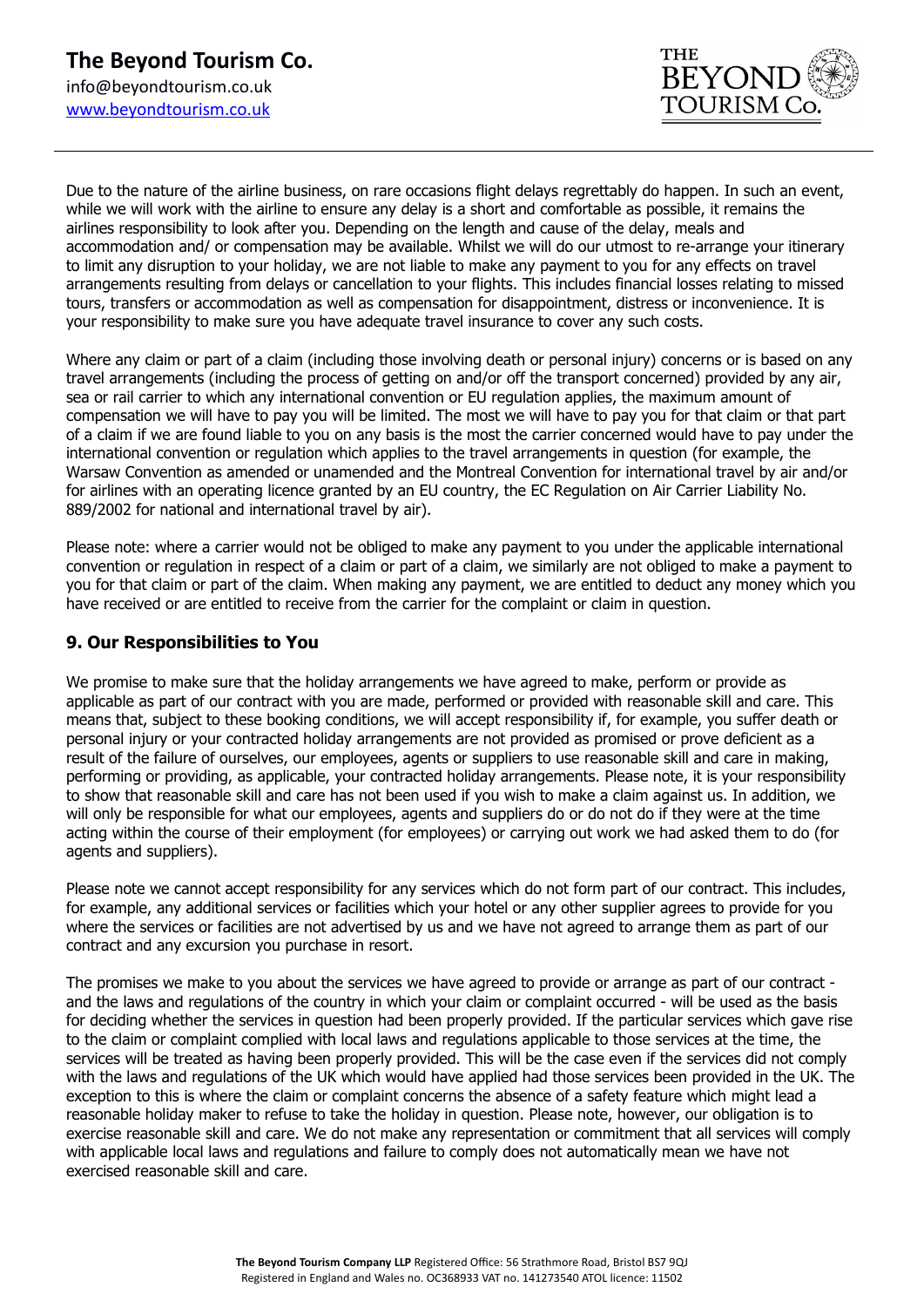

(i) As set out in these booking conditions, we limit the maximum amount we may have to pay you for any claims you may make against us. Where we are found liable (subject to clause iii below) for loss of and/or damage to any luggage or personal possessions (including money), the maximum amount we will have to pay you is £250 per person affected unless a lower limitation applies to your claim under Clause 8 above. You must ensure you have appropriate travel insurance to protect your personal belongings. For all other claims which do not involve death or personal injury, if we are found liable to you on any basis the maximum amount we will have to pay you is twice the price (excluding insurance premiums and amendment charges) paid by or on behalf of the person(s) affected in total unless a lower limitation applies to your claim under Clause 8 above. This maximum amount will only be payable where everything has gone wrong and you have not received any benefit at all from your holiday.

(ii) in the case of failure in your holiday arrangements relating to you or any member of your party being killed, injured or becoming ill during or as a result of carriage by aircraft, ship, train or coach as part of the holiday arrangements organised by us, our liability to pay compensation is limited in accordance with the liability of the carrier/service under any international convention which governs such services.

(iii) Our liability to you does not apply if you or any member of your group is at fault; if the failure is the fault of someone else not connected with providing the services which form part of our holiday contract with you; if the failure is due to any unusual or unexpected circumstances beyond our control, which we could not have avoided even if we had used all care possible; if the failure is the result of 'force majeur' as defined in 6(D) above; or the failure is due to any event which we or the supplier of any service could not help, expect or prevent.

(iv) Any acceptance of liability is subject to you agreeing to assign to us your rights against any third party responsible for the events leading to your claim and to you affording us all necessary assistance in pursuing that claim.

In cases where we agree that a refund is due to you, we undertake to process it in a timely and efficient manner. In all such cases, refunds will be made by bank transfer to your nominated account. Unfortunately we cannot process refunds to payment (credit, debit or similar) cards.

# **10. Complaints**

If you have any complaint or problem whilst on holiday you must inform us, our representatives or the supplier as soon as possible to give us the maximum opportunity to rectify it. Any unresolved complaints must be notified to us in writing within 30 days of your return.

## **11. Passports, Visas and Other Essential Documentation**

It is your responsibility to ensure that all necessary passports are machine readable. It is also your responsibility to ensure that all necessary visas, international driving licences, vaccinations and other health documents are in order. All passports must have a validity of at least six months from your scheduled return date to the UK. You will generally need clear/clean pages for visas, as required, to be inserted. You must read all documentation that is supplied to you and ensure that all information contained within is correct. Failure to do so may incur amendment charges which are your responsibility.

Some countries now require additional passenger information (API). We will inform you which countries require this. This information is compulsory and is required by authorities. It is essential that all clients provide the API prior to travelling. Failure to provide this information may result in you being denied boarding for your flight.

In all cases where necessary documentation that is not provided by us is incorrect or insufficient, no refund will be permitted and any additional costs will be borne by the named clients.